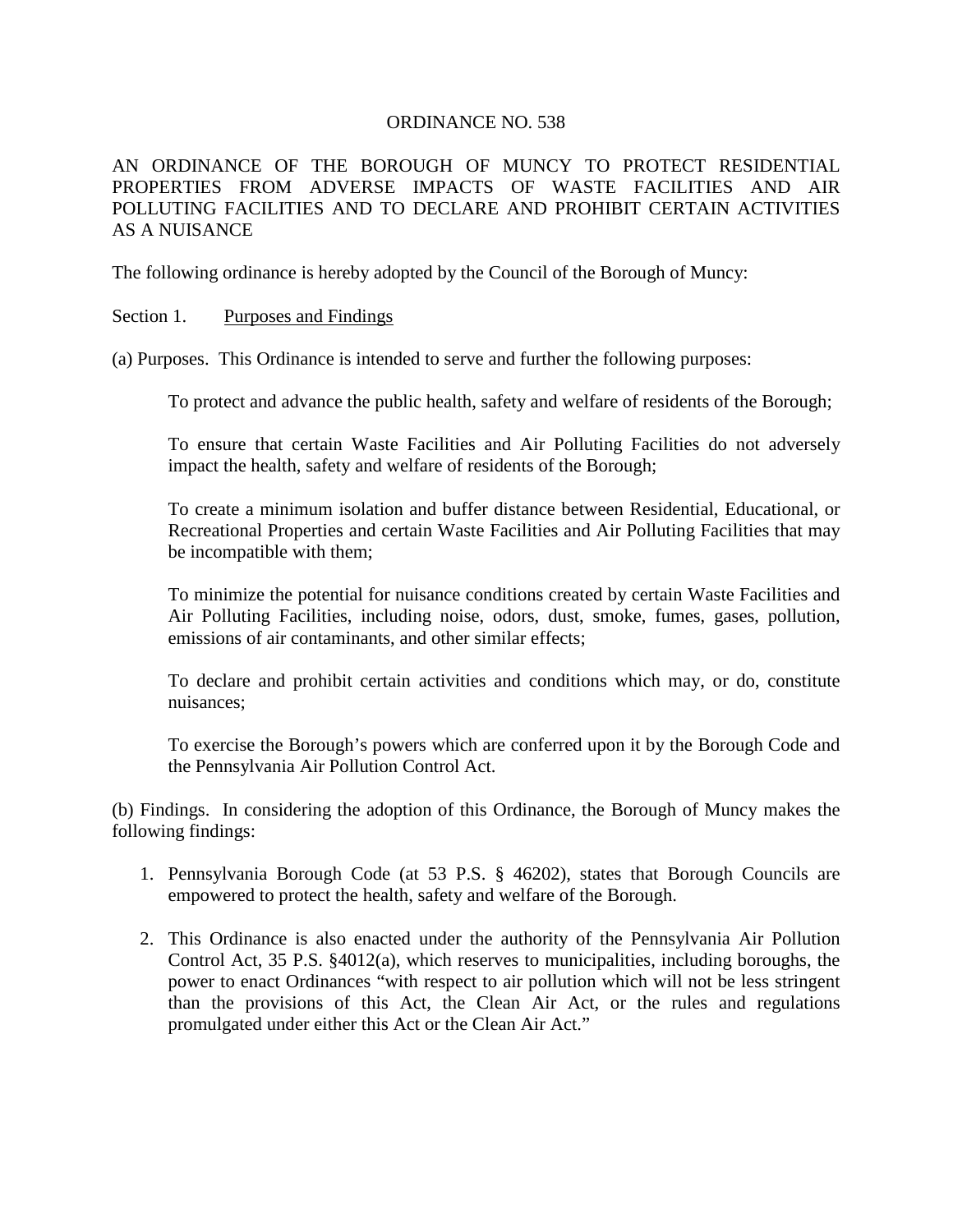- 3. The public health, safety and welfare of the residents of the Borough require that Waste Facilities and Air Polluting Facilities not be conducted in close proximity to Residential, Educational, or Recreational Properties, which are inherently incompatible.
- 4. The Borough's current ordinances do not adequately protect residents of the Borough from the adverse effects of Waste Facilities or Air Polluting Facilities.
- 5. Waste Facilities and Air Polluting Facilities are, or can be with substantial probability, incompatible with the comfort, convenience, health, safety, and welfare of residents of the Borough if conducted in close proximity of Residential, Educational, or Recreational Properties.
- 6. Waste Facilities or Air Polluting Facilities that cause noise, odors, and releases of air contaminants, when conducted in close proximity to Residential, Educational, or Recreational Properties, constitute a nuisance.
- 7. Prohibiting Waste Facilities and Air Polluting Facilities in close proximity to properties on which residents reside, learn, or recreate can minimize the potential for nuisance conditions and the potential for adverse effects upon the public health, safety and welfare.
- 8. In conformity with 35 P.S. §4012(a), the requirements imposed by this Ordinance are not "less stringent than the provisions of this [Pennsylvania Air Pollution Control] Act, the Clean Air Act, or the rules and regulations promulgated under either this Act or the Clean Air Act."
- 9. The Commonwealth of Pennsylvania's regulations prohibit the following facilities within 300 yards of a school, park or playground: municipal waste landfills (25 Pa. Code §  $273.202$  (a)(18)(i)), construction/demolition waste landfills (25 Pa. Code § 277.202 (a)(15)(i)), waste transfer facilities (25 Pa. Code  $\S$  279.202 (a)(6)(i)), composting facilities (25 Pa. Code § 281.202 (a)(8)(i)), incinerators or other waste processing facilities (25 Pa. Code § 283.202 (a)(6)(i)). In the absence of written waiver from the affected dwelling owner, incinerators or other waste processing facilities are also prohibited within 300 yards of any occupied dwelling (25 Pa. Code § 283.202 (a)(3)(ii)).
- 10. Pennsylvania's Environmental Rights Amendment, Article 1, § 27 of the Pennsylvania Constitution states: "The people have a right to clean air, pure water, and to the preservation of the natural, scenic, historic and esthetic values of the environment. Pennsylvania's public natural resources are the common property of all the people, including generations yet to come. As trustee of these resources, the Commonwealth shall conserve and maintain them for the benefit of all the people."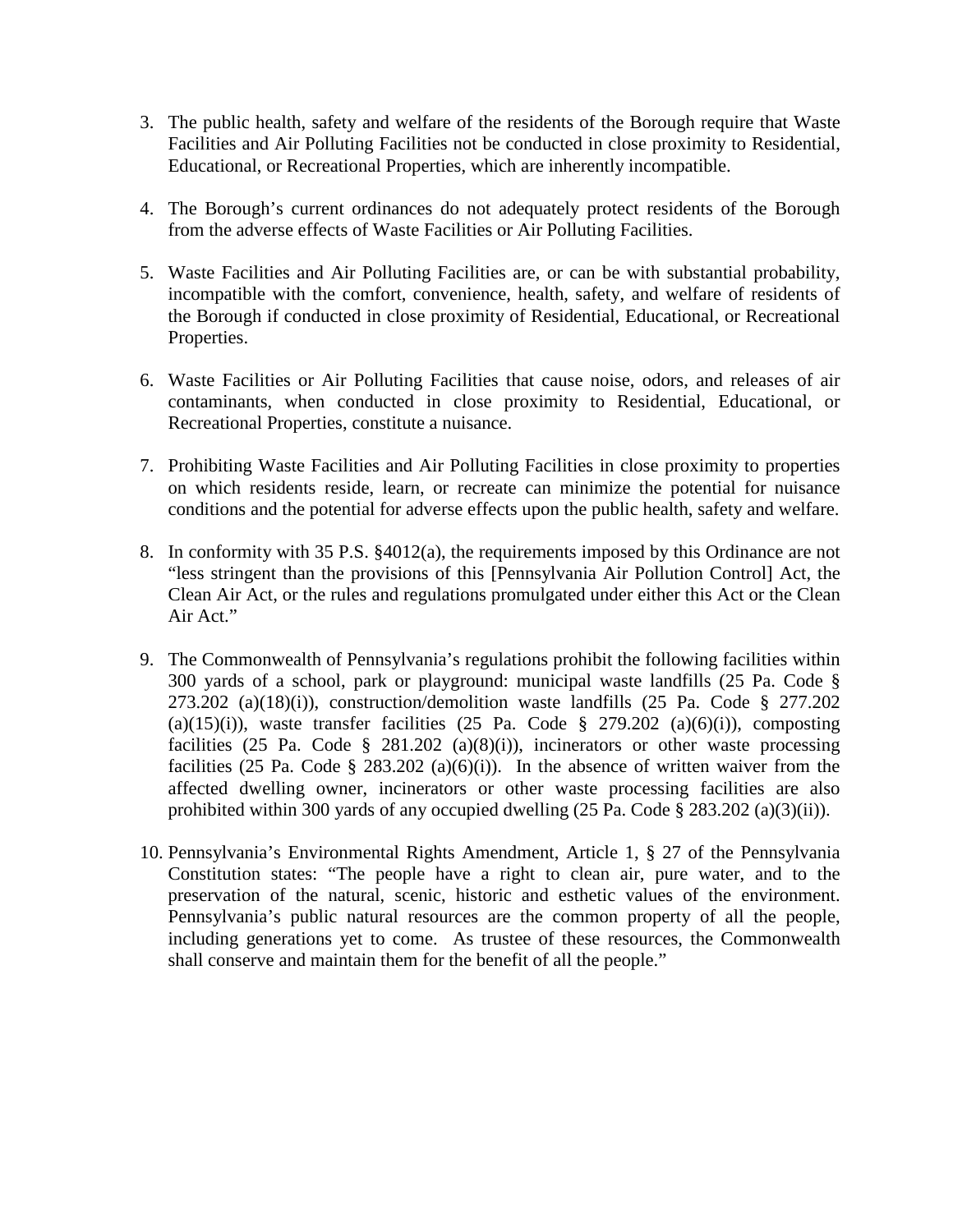### Section 2. Definitions.

(a) As used in this Ordinance, the following terms shall have the following meanings. If a term is not defined herein, but is defined in the Pennsylvania Air Pollution Control Act, or the federal Clean Air Act, then the definition in such Acts shall apply to this Ordinance.

- 1. "Air Polluting Facilities" shall mean:
	- (a) Any commercial or industrial Facility requiring any sort of permit under the Pennsylvania Air Pollution Control Act, or the Federal Clean Air Act, for the release of contaminants to the air.
	- (b) Facilities shall not be defined as "Air Polluting Facilities" solely due to the use (or proposed use) of combustion systems used only to heat the air and/or water in the Facility's buildings.
- 2. "Disposal" shall mean the deposition, injection, dumping, spilling, leaking or placing of solid waste into or on the land or water in a manner that the solid waste or a constituent of the solid waste enters the environment, is emitted into the air or is discharged to the waters of this Commonwealth. The definition of "Disposal" shall exclude temporary onsite placement of waste at a Facility prior to offsite disposal, temporary being a period of less than one year.
- 3. "Entity" shall include any partnership, corporation, association, limited liability company or similar entity, institution, cooperative, enterprise, municipal or state authority, Federal Government or agency, state government or agency, or any other legal entity which is recognized by law as the subject of rights or duties. Said term shall also mean any officer, director, partner, employee, trustee, or other Person who acts on behalf of any of the foregoing with respect to a matter governed by this Ordinance, or who authorizes the Entity to act with respect to a matter governed by this Ordinance.
- 4. "Facilities" include the structures and other appurtenances or improvements where the relevant activities are allowed, permitted, or take place, including the entire lot, parcel or tract of land upon which the Facilities are located.
- 5. "Person" shall mean any natural person, including any individual.
- 6. "Incineration" shall mean the act of reducing to ashes by combustion.
- 7. "Incinerator" shall mean an enclosed device using controlled combustion for the primary purpose of thermally breaking down solid waste by means of Incineration, and which is equipped with a "flue" as defined in 25 Pa. Code § 121.1 as "[a] duct, pipe, stack, chimney or conduit permitting air contaminants to be emitted into the outdoor atmosphere which is of a nature so as to permit the performance of the test methods and procedures specified in Chapter 139 (related to sampling and testing *[25 Pa. Code Part I,*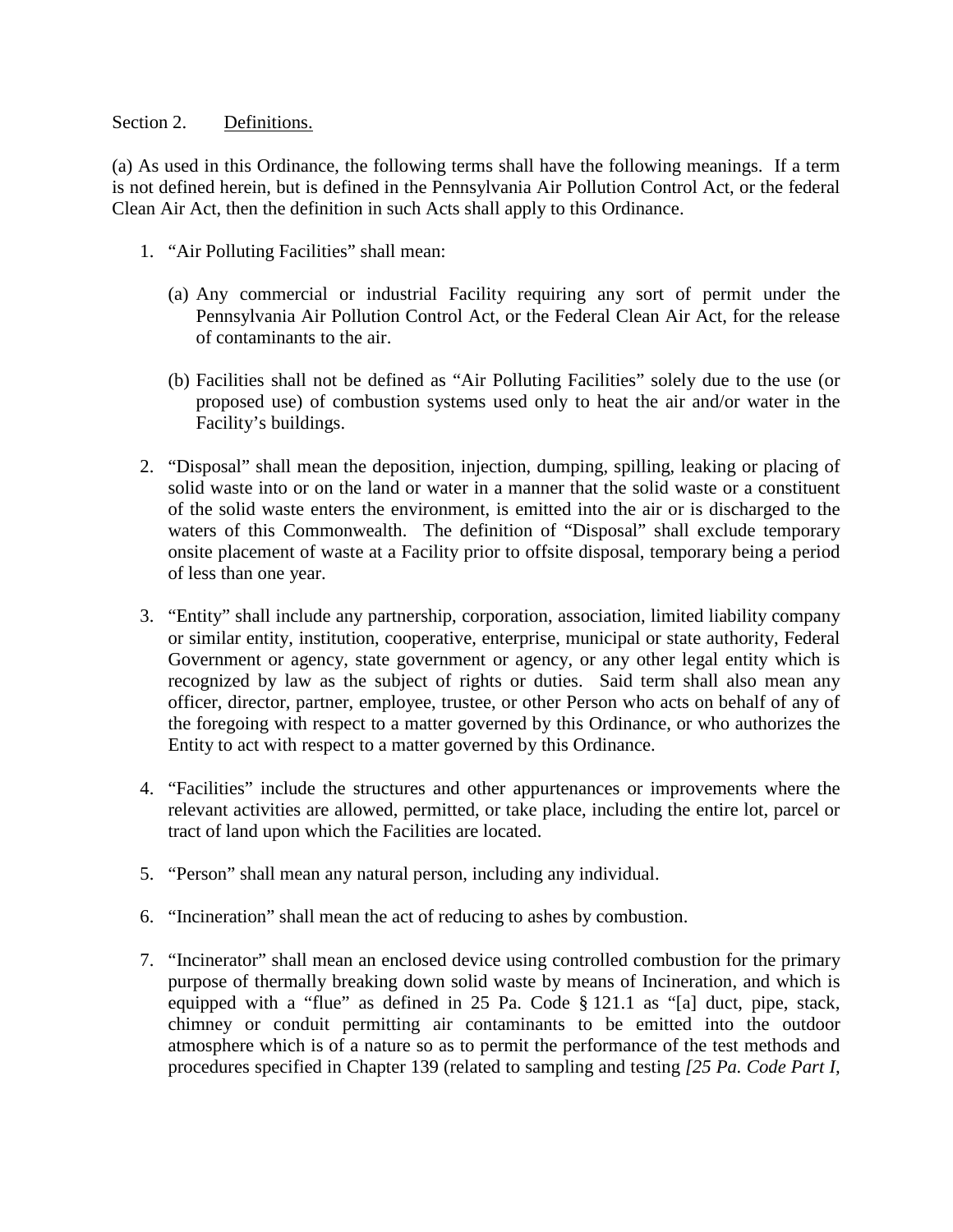*Subpt C, Art III, Ch 139]*." The definition of "Incinerator" shall exclude thermal sand reclaimer units or similar enclosed devices for Treatment or Processing of sand.

- 8. "Processing" shall mean technology used for the purpose of reducing the volume or bulk of municipal or residual waste or technology used to convert part or all of the waste materials for offsite reuse. Processing Facilities include, but are not limited to, transfer Facilities, composting Facilities and resource recovery Facilities. The definition of "Processing" shall exclude any technology that has a capacity of less than five (5) tons per day.
- 9. "Residential, Educational, or Recreational Properties" shall mean schools, parks, playgrounds, and all residential and institutional properties at which people (whether related or unrelated) reside, including but not limited to homes, dwellings, apartments, condominiums, boarding houses, hotels or motels, continuing care facilities, personalcare homes, intermediate-care facilities, or skilled nursing facilities, nursing homes or long term care facilities, prisons, correctional facilities, group homes, mobile homes and mobile home parks, as defined by the Muncy Borough Zoning Ordinance. The term shall refer to the entire lot, parcel or tract of land upon which the residential or institutional use is situated and shall not be limited to the dwelling or building footprint or curtilage.
- 10. "Storage" shall mean the containment of any waste on a temporary basis in such a manner as not to constitute onsite Disposal of the waste. It shall be presumed that the containment of waste in excess of one (1) year constitutes Disposal.
- 11. "Treatment" shall mean a method, technique or means of Processing, including neutralization, designed to change the physical, chemical, or biological character or composition of waste to neutralize the waste or to render the waste nonhazardous, safer for transport, suitable for recovery, suitable for Storage or reduced in volume. The term includes an activity or Processing designed to change the physical form or chemical composition of waste to render it neutral or nonhazardous. The definition of "Treatment" shall exclude Processing that has a capacity of less than five (5) tons per day.
- 12. "Waste Facility" shall mean any commercial or industrial Facility requiring general or site-specific permit from the Pennsylvania Department of Environmental Protection for the Storage, Processing, Treatment, or Disposal of municipal, residual, hazardous, or radioactive wastes, with a capacity for Processing, Treatment, or Disposal of more than five (5) tons per day of any combination of such wastes. The definition of "Waste Facility" shall exclude: (1) any Facility for the Storage, Processing, Treatment or Disposal of sand; and, (2) the use of sand or other blast media in commercial or industrial operations.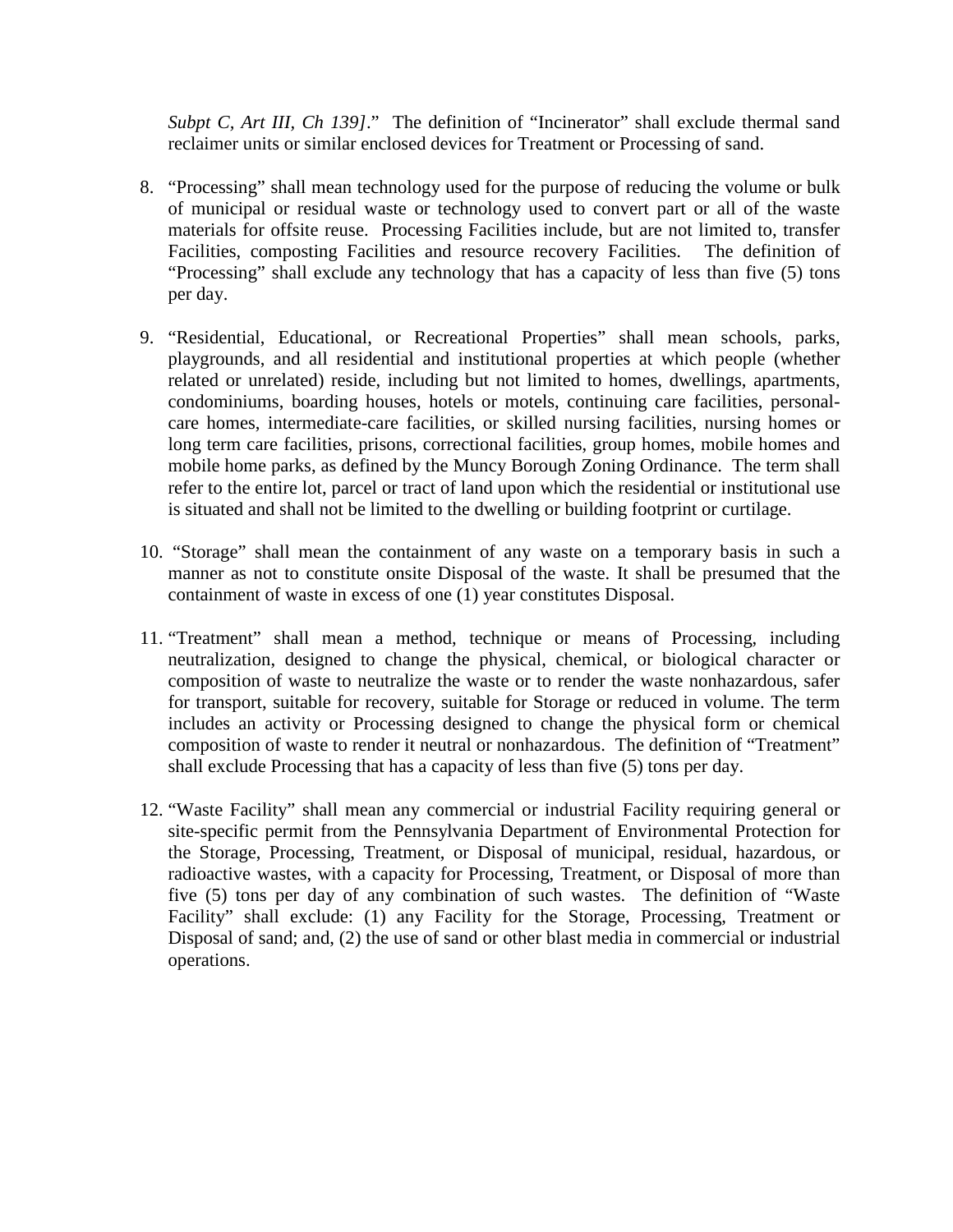Section 3. Prohibition of New Waste Facilities and New Air Polluting Facilities In Close Proximity To Residential, Educational, or Recreational Properties.

> No Person or Entity shall maintain, erect, construct, utilize or operate any new Waste Facility or new Air Polluting Facility within three hundred (300) yards of any Residential, Educational, or Recreational Property located within the Borough of Muncy. For purposes of this Ordinance the term "new" shall not include any business or Facility that is in operation under applicable local, state, and federal permits as of the effective date of this Ordinance.

Section 4. Declaration of Nuisance and Provision for Abatement.

It is hereby declared that the operation of any Waste Facility or Air Polluting Facility within three hundred (300) yards of any Residential, Educational, or Recreational Property located within the Borough of Muncy is a nuisance, is prohibited, and shall be abatable in the manner otherwise provided by law. The provisions of this Section 4 do not apply to existing Facilities exempt under or by Section 5 below.

# Section 5. Limitation of Ordinance to New Facilities and Exclusion of Existing Facilities

The provisions of this Ordinance shall not apply to any Person or Entity operating, under applicable local, state, and federal permits, a Waste Facility or an Air Polluting Facility within the Borough of Muncy as of the effective date of this Ordinance.

The provisions of this Ordinance shall not limit, restrict or prohibit any modification or expansion of such Facilities at any time from and after the effective date of this Ordinance provided the applicable local, state, and federal permits are obtained for any such modification. The provisions of this Section 5 shall enure to the benefit of successors in interest and assigns of any such Person or Entity.

# Section 6. Enforcement, Violations and Penalties.

The enforcement of this Ordinance shall be by action brought before a district magistrate in the same manner as provided for the enforcement of offenses under the Pennsylvania Rules of Criminal Procedure. Penalties shall match the civil and criminal penalties of the Pennsylvania Air Pollution Control Act, 35 P.S. 4009, with fines paid to the Borough, and the corresponding local authorities taking the place of state authorities for enforcement purposes.

Each and every day, or portion thereof, of violation of the prohibitions contained in Sections 3 and 4 hereof shall constitute a distinct and separate offense. A distinct and separate offense shall arise for each section of the Ordinance found to have been violated. Each and every day during which such unlawful construction,